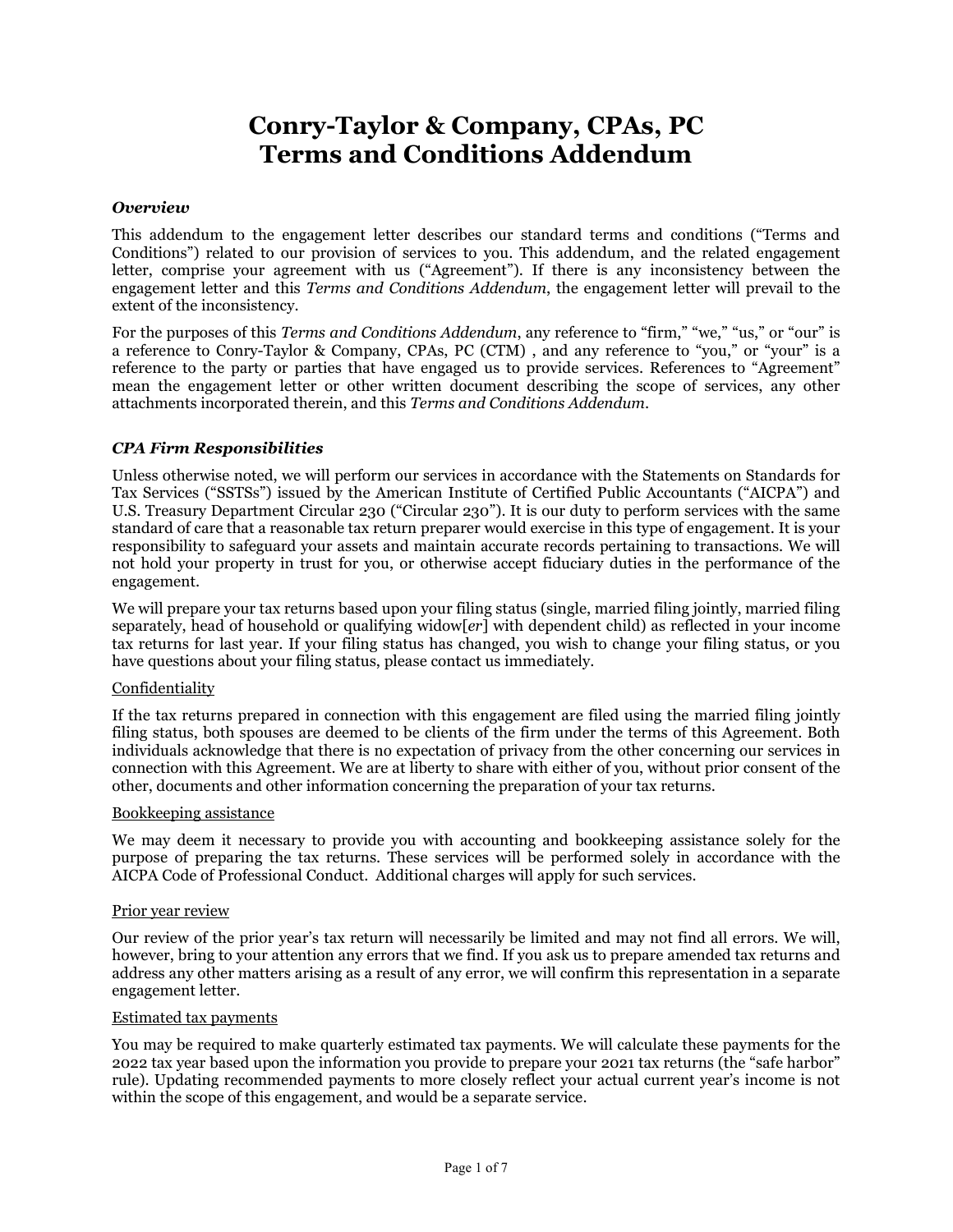#### Tax planning services

Tax planning services are not within the scope of this engagement. During the course of preparing the tax returns identified above, we may bring to your attention potential tax savings strategies for you to consider as a possible means of reducing your taxes in subsequent tax years. However, we have no responsibility to do so, and will take no action with respect to such recommendations, as the responsibility for implementation remains with you, the taxpayer.

#### Government inquiries

This engagement does not include responding to inquiries by any governmental agency or tax authority. If your tax return is selected for examination or audit, you may request our assistance in responding to such an inquiry.

#### Third-party requests

We will not respond to any request from banks, mortgage brokers or others for verification of any information reported on these tax returns without your consent. We do not communicate with third parties or provide them with copies of tax returns unless you instruct us to do so.

#### Arguable positions

We will use our judgment to resolve questions in your favor where a tax law is unclear, provided there is substantial support for doing so. If there are conflicting interpretations of the law, we will explain the possible positions that may be taken on your return. We will follow the position you request, provided it is consistent with our understanding of the Internal Revenue Code ("IRC"), tax regulations, Revenue Rulings, Revenue Procedures, Private Letter Rulings and court cases. If the IRS, state or local tax authorities later contest the position taken, additional tax, penalties, and interest may be assessed. We assume no liability, and you hereby release us from any liability, including but not limited to, additional tax, penalties, interest, and related professional fees.

#### Conflicts of interest

If we, in our sole discretion, believe a conflict has arisen affecting our ability to deliver services to you in accordance with either the ethical standards of our firm or the ethical standards of our profession, we may be required to suspend or terminate our services without issuing our work product.

## *Client Responsibilities*

We will provide you with an income tax organizer to help you compile and document the information necessary to prepare your income tax returns. Please complete the income tax organizer with accurate and complete information. Income from all sources, including those outside the U.S., is required.

We rely upon the accuracy and completeness of both the information you provide in the income tax organizer and other supporting data you provide in rendering professional services to you.

## Online access to information

To the extent you provide our firm with access to electronic data via a local or online database from which we will download your trial balance or other information, you agree that the data is accurate as of the date and time you authorize it to be downloaded. **Please refer to our paragraph on data security included in your engagement letter.**

#### Documentation

You are responsible for maintaining adequate documentation to substantiate the accuracy and completeness of your tax returns. You should retain all documents that provide evidence and support for reported income, credits, and deductions on your returns, as required under applicable tax laws and regulations. You are responsible for the adequacy of all information provided in such documents. You represent that you have such documentation and can produce it, if necessary, to respond to any audit or inquiry by tax authorities. You agree to hold our firm harmless from any liability including but not limited to, additional tax, penalties, interest and professional fees resulting from the disallowance of tax deductions due to inadequate documentation.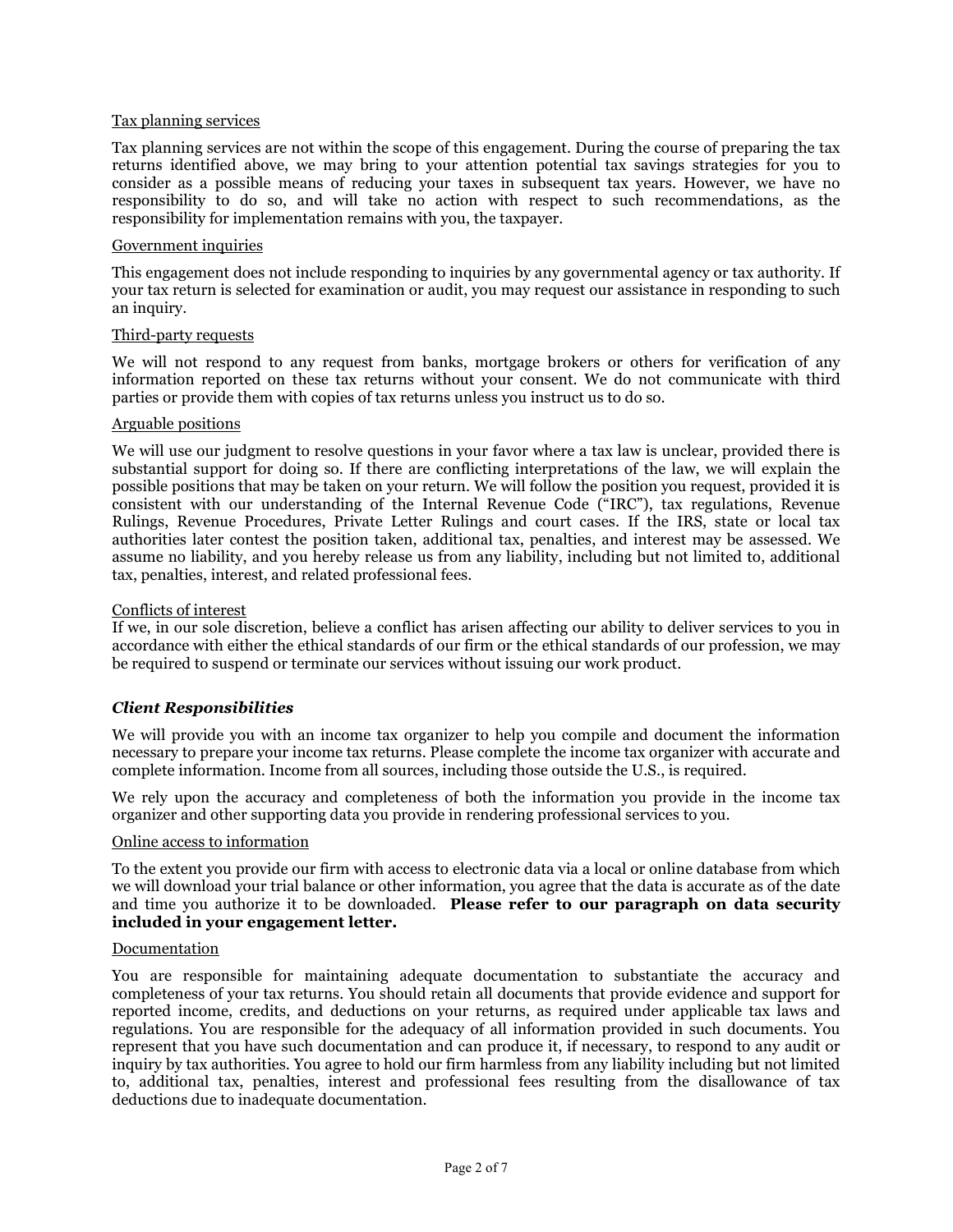## Gift Tax Returns

The IRS considers a gift to be any transfer to an individual, either directly or indirectly, where full consideration (measured in money or money's worth) is not received in return. Under federal tax law, certain gifts are taxable and subject to an annual gift tax exclusion amount, which for 2021, is \$15,000 per taxpayer. You are responsible for informing us if gift tax returns are required to be filed.

#### Personal expenses

You are responsible for ensuring that personal expenses, if any, are segregated from business expenses and that expenses such as meals, travel, vehicle use, gifts, and related expenses are supported by necessary records required by the IRS and other tax authorities. At your written request, we are available to provide you with written answers to your questions on the types of supporting records required.

#### State and local filing obligations

On June 21, 2018, the U.S. Supreme Court reversed the long-standing physical presence nexus standard in *South Dakota v. Wayfair, Inc. et. al*. This decision significantly changes the landscape of sales and use tax compliance, especially for online sellers. The scope of our services under this engagement letter does not include services related to your compliance with other tax obligations.

You are responsible for determining your tax filing obligations with any state or local tax authorities, including, but not limited to income, franchise, sales, use, property or unclaimed property taxes. If upon review of the information you have provided to us, including information that comes to our attention, we believe that you may have additional filing obligations, we will notify you. You acknowledge that any additional filing obligations are not within the scope of this engagement.

# U.S. filing obligations related to foreign investments

As part of your filing obligations, you may be required to make certain information disclosures related to your foreign investments. You are responsible for informing us of all foreign assets owned directly or indirectly, including but not limited to financial accounts with foreign institutions, other foreign nonaccount investments, and ownership of any foreign entities, regardless of amount. If we believe you have filing requirements related to these foreign assets or investments, we will discuss them with you prior to completing your tax return. We assume no liability for penalties associated with the failure to file or untimely filing of any of these forms.

#### Foreign filing obligations

You are responsible for complying with the tax filing requirements of any other country. You acknowledge and agree that we have no responsibility to raise these issues with you and that foreign filing obligations are not within the scope of this engagement.

### Virtual currency

The IRS considers virtual currency (e.g., Bitcoin) as property for U.S. federal income tax purposes. As such, any transactions in, or transactions that use, virtual currency are subject to the same general tax principles that apply to other property transactions. You agree to provide us with complete and accurate information regarding any transactions in, or transactions that have used, virtual currency during the applicable tax year.

#### Other income, losses and expenses

If you realized income, loss or expense from a business or supplemental income or loss, the reporting requirements of federal and state income tax authorities apply to such income, loss or expense. You are responsible for complying with all applicable laws and regulations pertaining to such operations, including the classification of workers as employees or independent contractors and related payroll tax and withholding requirements.

## Ultimate responsibility

You have final responsibility for the accuracy of your tax returns. We will provide you with a copy of your tax returns and accompanying schedules and statements for review. You agree to review and examine them carefully for accuracy and completeness.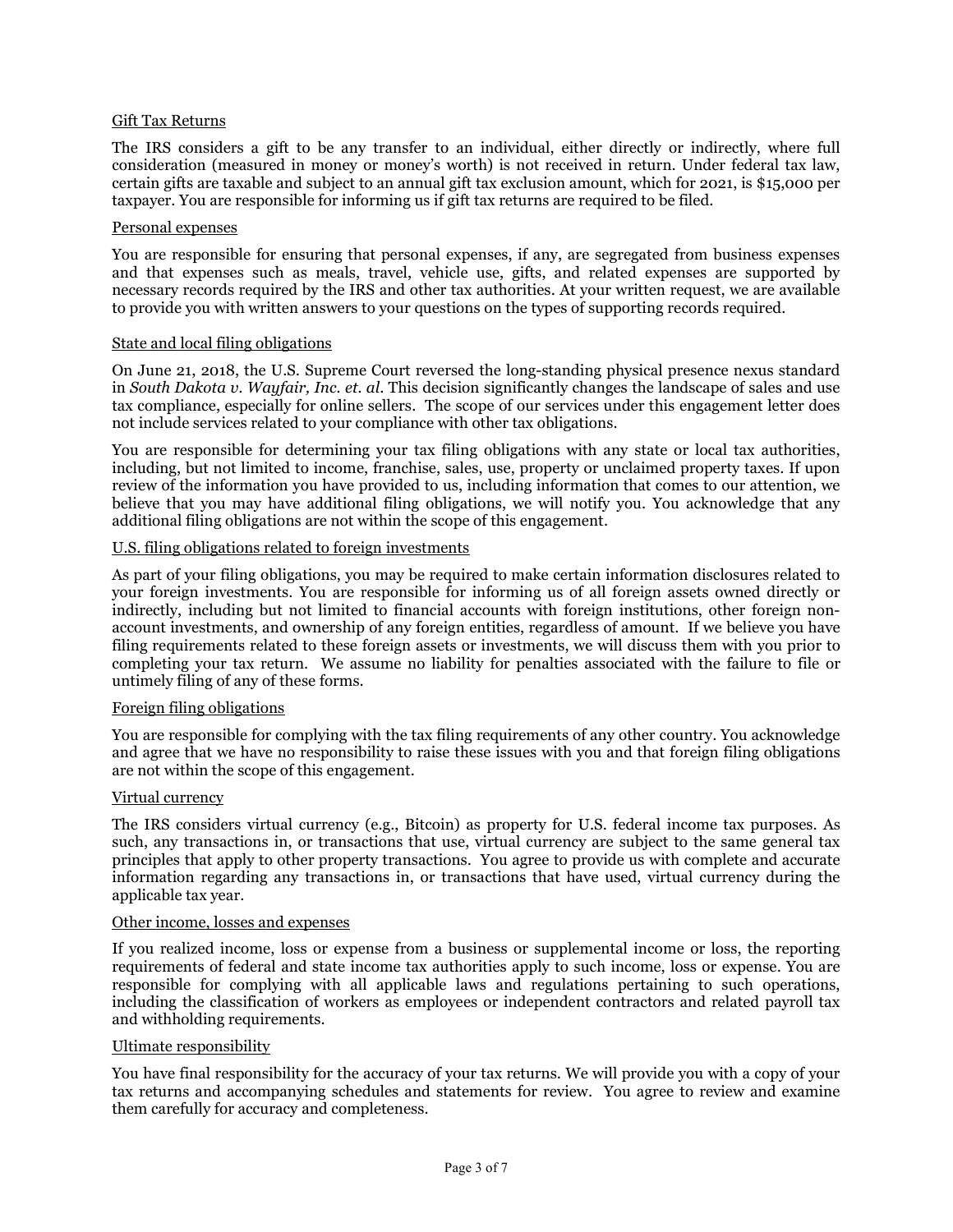You will be required to verify and sign a completed Form 8879, *IRS e-file Signature Authorization*, and any similar state and local equivalent authorization form before your returns can be filed electronically.

In the event that you do not wish to have your tax returns filed electronically, please contact our firm. Additional procedures will apply. You will be responsible for reviewing the paper returns for accuracy, signing them, and filing them timely with the tax authorities.

# *Electronic Data Communication and Storage*

In the interest of facilitating our services to you, we may send data over the Internet, temporarily store electronic data via computer software applications hosted remotely on the Internet, or utilize cloud-based storage. Your confidential electronic data may be transmitted or stored using these methods. In using these data communication and storage methods, our firm employs measures designed to maintain data security. We use reasonable efforts to keep such communications and electronic data secure in accordance with our obligations under applicable laws, regulations, and professional standards.

You recognize and accept that we have no control over the unauthorized interception or breach of any communications or electronic data once it has been transmitted or if it has been subject to unauthorized access while stored, notwithstanding all reasonable security measures employed by us. You consent to our use of these electronic devices and applications during this engagement.

# *Electronic Signatures and Counterparts*

Each party hereto agrees that any electronic signature is intended to authenticate a written signature, shall be valid, and shall have the same force and effect as a manual signature. For purposes hereof, "electronic signature" includes, but is not limited to, a scanned copy of a manual signature, an electronic copy of a manual signature affixed to a document, a signature incorporated into a document utilizing touchscreen capabilities, or a digital signature. Documents may be executed in one or more counterparts, each of which shall be considered an original instrument, but all of which shall be considered one and the same agreement.

## *Client Portals*

We have recently added SafeSend Exchange to our resources. SafeSend Exchange includes all the core features of our traditional client portal and file share system for large file transfers and secure exchange, client drop box, and long term storage.

We will continue to have CTM's CCH File Share available to share data in a protected environment. In order to use CTM's CCH File Share, you may be required to execute a client portal agreement and agree to be bound by the terms, conditions and limitations of such agreement. You agree that we have no responsibility for the activities of CTM's CCH File Share and agree to indemnify and hold us harmless with respect to any and all claims arising from or related to the operation of CTM's CCH File Share.

While CTM's CCH File Share backs up data to a third-party server, you are responsible for maintaining your own copy of this information. We do not provide back-up services for any of your data or records, including information we provide to you. Portals are utilized solely as a method of transferring data and are not intended for the storage of your information.

## **Please refer to our paragraph on data security included in your engagement letter.**

If you decide to transmit your confidential information to us in a manner other than a secure portal, you accept responsibility for any and all unauthorized access to your confidential information. If you request that we transmit confidential information to you in a manner other than a secure portal, you agree that we are not responsible for any liability including but not limited to, (a) any loss or damage of any nature, whether direct or indirect, that may arise as a result of our sending confidential information in a manner other than a secure portal, and (b) any damages arising as a result of any virus being passed on or with, or arising from any alteration of, any email message.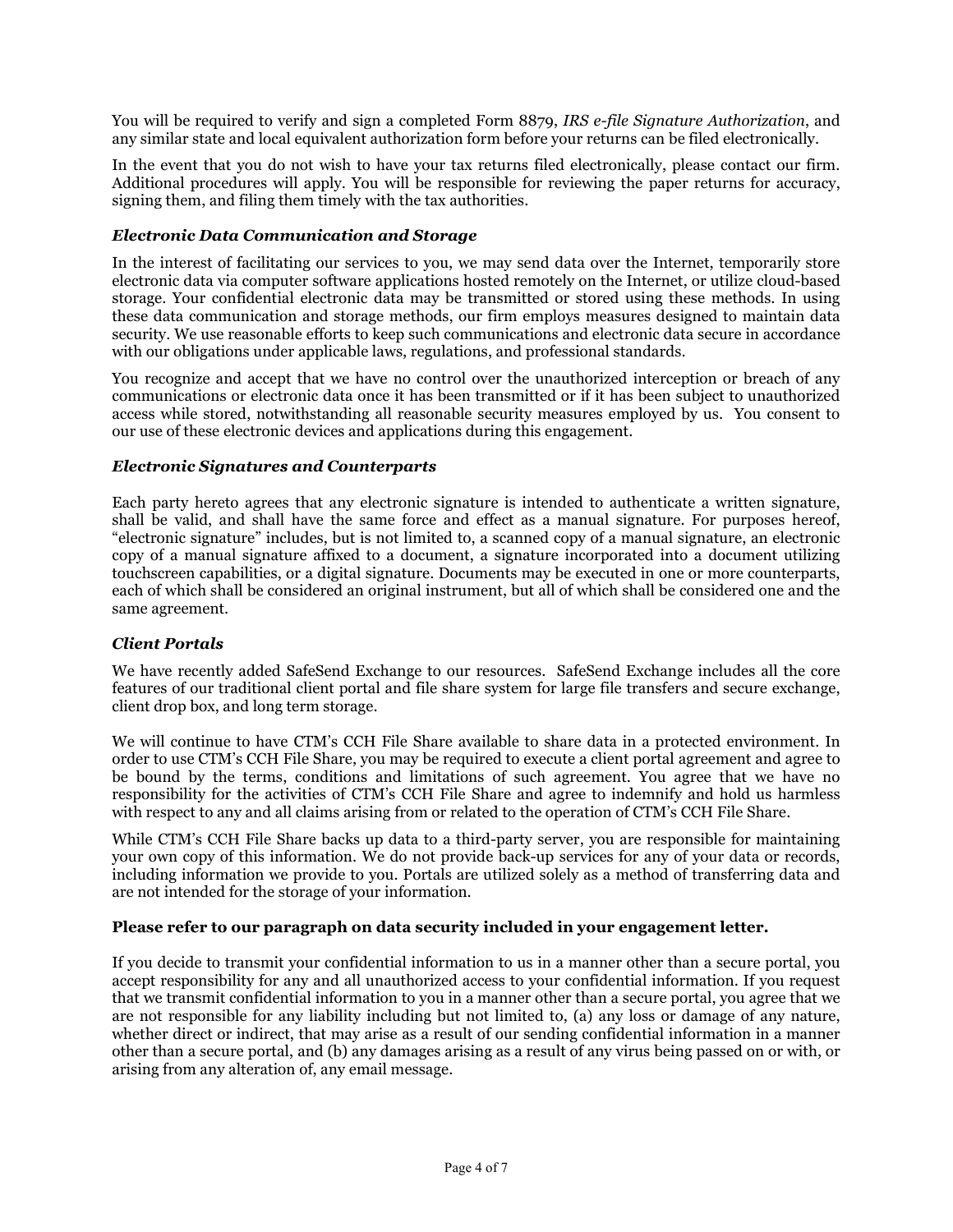# *Records Management*

#### Record Retention and Ownership

You are responsible for maintaining complete and accurate books and records, which may include financial statements, schedules, tax returns and other deliverables provided to you by us. Workpapers and other documents created by us are our property and will remain in our control. Copies are not to be distributed without your written request and our prior written consent.

#### Summons or Subpoenas

All information you provide to us in connection with this engagement will be maintained by us on a strictly confidential basis.

If we receive a summons or subpoena which our legal counsel determines requires us to produce documents from this engagement or testify about this engagement, provided that we are not prohibited from doing so by applicable laws or regulations, we agree to inform you of such summons or subpoena as soon as practicable. You may, within the time permitted for our firm to respond to any request, initiate such legal action as you deem appropriate, at your sole expense, to attempt to limit discovery. If you take no action within the time permitted for us to respond, or if your action does not result in a judicial order protecting us from supplying requested information, we may construe your inaction or failure as consent to comply with the request.

If we are not a party to the proceeding in which the information is sought, you agree to reimburse us for our professional time and expenses, as well as the fees and expenses of our legal counsel, incurred in responding to such requests.

# *Limitations on Oral and Email Communications*

We may discuss with you our views regarding the treatment of certain items or decisions you may encounter. We may also provide you with information in an email. Any advice or information delivered orally or in an email (rather than through a memorandum delivered as an email attachment) will be based upon limited research and a limited discussion and analysis of the underlying facts. Additional research or a more complete review of the facts may affect our analysis and conclusions.

Due to these limitations and the related risks, it may or may not be appropriate to proceed with a decision solely on the basis of any oral or email communication from us. You accept all responsibility, except to the extent caused by our gross negligence or willful misconduct, for any liability including but not limited to additional tax, penalties or interest resulting from your decision (i) not to have us perform the research and analysis necessary to reach a more definitive conclusion and (ii) to instead rely on an oral or email communication. The limitation in this paragraph will not apply to an item of written advice that is a deliverable of a separate engagement.

## *Proprietary Information*

You acknowledge that proprietary information, documents, materials, management techniques and other intellectual property are a material source of the services we perform and were developed prior to our association with you. Any new forms, software, documents or intellectual property we develop during this engagement for your use shall belong to us, and you shall have the limited right to use them solely within your business. All reports, templates, manuals, forms, checklists, questionnaires, letters, agreements and other documents which we make available to you are confidential and proprietary to us. Neither you, nor any of your agents, will copy, electronically store, reproduce or make available to anyone other than your personnel, any such documents. This provision will apply to all materials whether in digital, "hard copy" format or other medium.

## *Management Responsibilities*

While we can provide assistance and recommendations, you are responsible for management decisions and functions, and for designating an individual with suitable skill, knowledge or experience to oversee any services that we provide. You are responsible for evaluating the adequacy and results of the services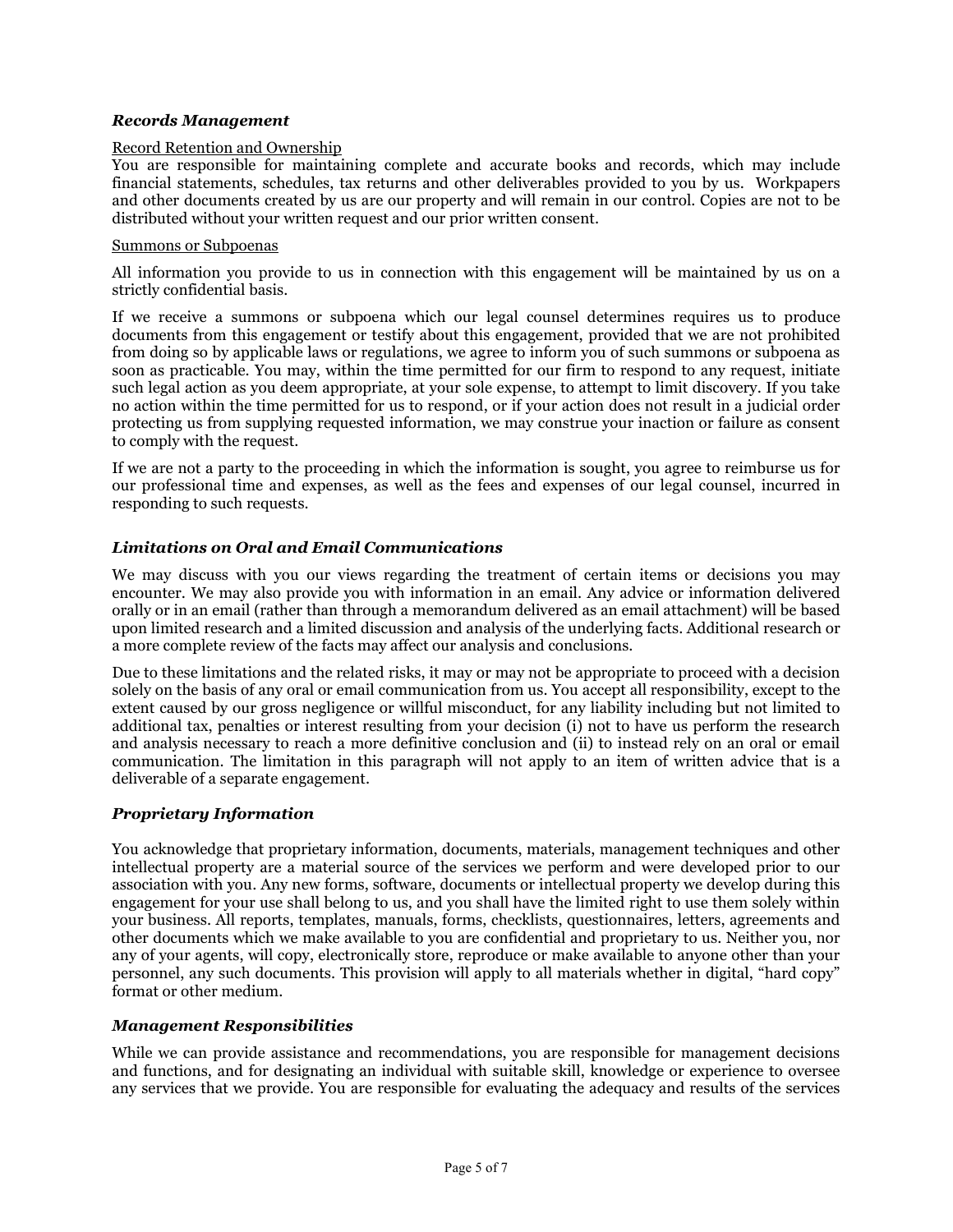performed and accepting responsibility for such services. You are ultimately responsible for establishing and maintaining internal controls, including monitoring ongoing activities.

# *Termination and Withdrawal*

We reserve the right to withdraw from the engagement without completing services for any reason, including, but not limited to, non-payment of fees, your failure to comply with the terms of this Agreement, or as we determine professional standards require. If our work is suspended or terminated, you agree that we will not be responsible for your failure to meet governmental and other deadlines, or for any liability, including but not limited to, penalties or interest that may be assessed against you resulting from your failure to meet such deadlines.

If this Agreement is terminated before services are completed, you agree to compensate us for the services performed and expenses incurred through the effective date of termination.

# *Timing of the Engagement*

Our services will conclude upon the earlier of:

- the filing and acceptance of your 2021 tax returns by the appropriate tax authorities and mailing or delivery of non-electronically filed tax returns (if any) for your review,
- written notification by either party that the engagement is terminated, or
- one year from the execution date of this Agreement.

# *Extensions of Time to File Tax Returns*

It may become necessary to apply for an extension of the filing deadline if there are unresolved issues or delays in processing, or if we do not receive all of the necessary information from you on a timely basis. Applying for an extension of time to file may extend the time available for a government agency to undertake an audit of your return or may extend the statute of limitations to file a legal action. All taxes owed are due by the original filing due date. Additionally, extensions may affect your liability for penalties and interest or compliance with governmental or other deadlines. Failure to timely request an extension of time to file can result in penalties for failure to file tax returns, which accrue from the original due date of the returns, and can be substantial.

## *Penalties and Interest Charges*

Federal, state, and local tax authorities impose various penalties and interest charges for non-compliance with tax laws and regulations, including failure to file or late filing of returns, and underpayment of taxes. You, as the taxpayer, remain responsible for the payment of all tax, penalties, and interest charges imposed by tax authorities.

We rely on the accuracy and completeness of the information you provide to us in connection with the preparation of your tax returns. Failure to disclose or inadequate disclosure of income or tax positions may result in the imposition of penalties and interest charges.

# *Professional Fees and Payment Terms*

Our fee is based upon the complexity of the work to be performed, and our professional time, as well as out-of-pocket expenses. In addition, this fee depends upon the timely delivery, availability, quality, and completeness of the information you provide to us. You agree that you will deliver all records requested and respond to all inquiries made by our staff to complete this engagement on a timely basis. You agree to pay all fees and expenses incurred whether or not we prepare the tax returns. All invoices are due and payable upon presentation.

All outstanding invoices must be paid prior to the release of the deliverables specified in this Agreement.